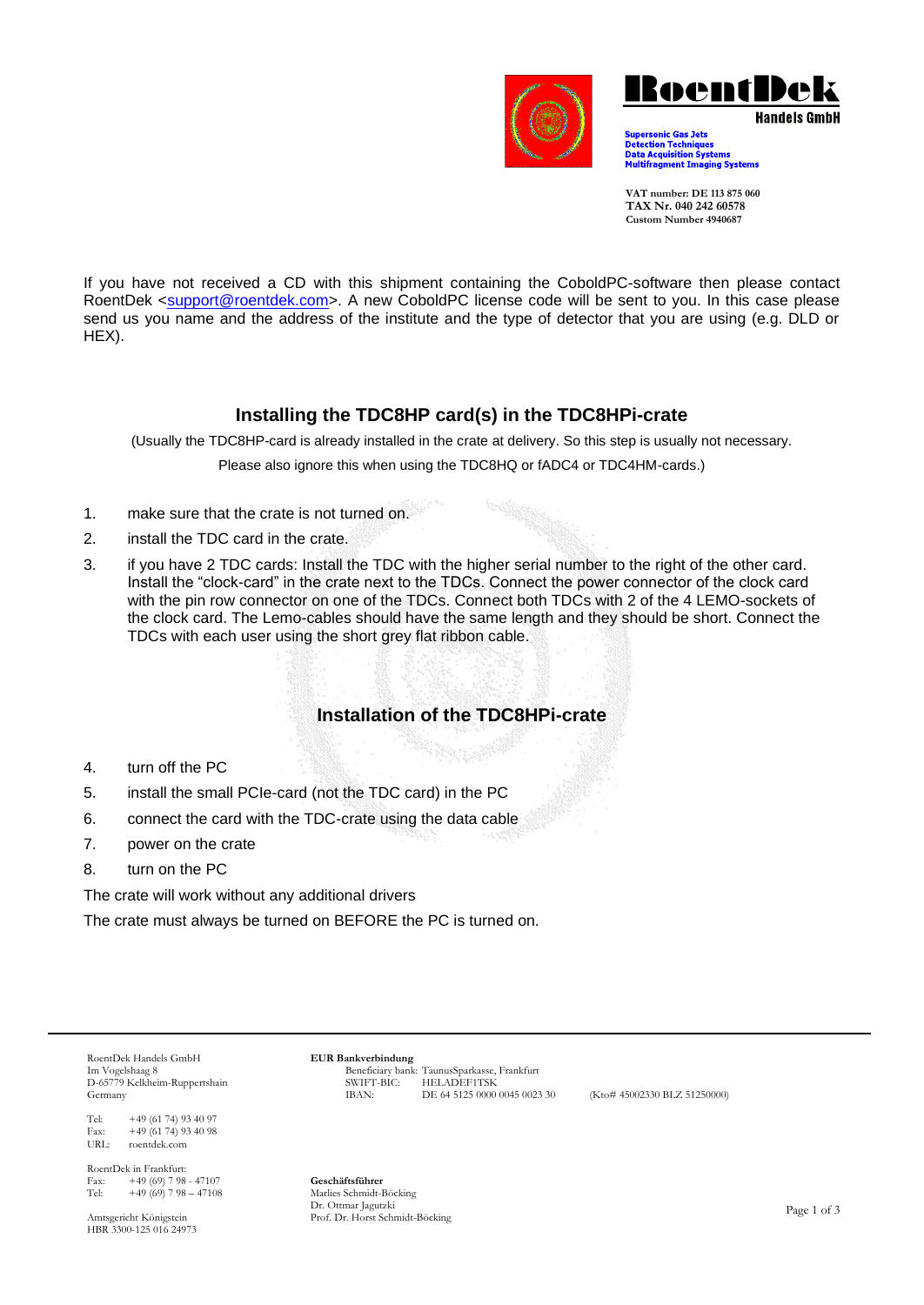

## **Installing CoboldPC on the computer**

(this must be done before the TDC-drivers are installed)

If you are planning to transfer an existing CoboldPC-version to another PC please read page 3 first.

9. download CoboldPC from this link: (for Windows 10/11 or Server 2016 or higher) [www.roentdek.com/software/CoboldPC/2011/R6/CoboldPC2011R6-NetworkSetup.zip](http://www.roentdek.com/software/CoboldPC/2011/R6/CoboldPC2011R6-NetworkSetup.zip)

Link to the older version 2011 R5-2: [www.roentdek.com/software/CoboldPC/2011/R5-2/CoboldPC2011R5-2-NetworkSetup.zip](http://www.roentdek.com/software/CoboldPC/2011/R5-2/CoboldPC2011R5-2-NetworkSetup.zip)

- 10. unpack the zip to a local hard drive (inside the PC. No network drive.). If you double click on the zip then the zip will only open virtually. The installer will not work in this case. The files must be extracted from the zip-archive to a local folder.
- 11. double click on the file "Autostart.vbs". Answer "ok" or "yes" to all questions during the following procedure.
- 12. The installer window will open. Select "Install all components".
- 13. Now the installer will install the TDC drivers and the main program of CoboldPC.

The installer will only install the components that are necessary on your system. E.g. on Win10x64 it will not install Memacc, GiveIO, WinDrv 6.x. Please do not force the installation of these components.

- 14. During the installation of CoboldPC a small window may appear where the serial key must be entered. This window may appear behind the installer window.
- 15. Use your old serial key or contact RoentDek to get a new one. If the cursor moves to the next field too early please reposition it. Eventually it will work.
- 16. Reboot the PC

#### **Installation of the TDC driver version 3.9.4 for older CoboldPC versions:**

(the following steps are necessary only for CoboldPC version 2011 R5-2 and older. It is not necessary for version 2011 R6 and newer versions)

- 17. It is important that the main CoboldPC program is already installed. If CoboldPC is installed after the TDC-driver 3.9.4 then this may uninstall the new driver and replace it with older TDC driver versions!
- 18. Download this file and unpack it to a local drive: [www.roentdek.com/software/HPTDC8\\_Driver/TDC8HP\\_3.9.4.zip](http://www.roentdek.com/software/HPTDC8_Driver/TDC8HP_3.9.4.zip)

For WinXP and Win7 please download: [www.roentdek.com/software/drivers/TDC8HP\\_3.7.0-2.zip](http://www.roentdek.com/software/drivers/TDC8HP_3.7.0-2.zip)

- 19. Double click on the file "Autostart.vbs". This will install the latest TDC-driver.
- 20. Now CoboldPC is installed in the folder "C:\Program Files\RoentDek Handels GmbH\...". However, it is recommended to create a copy of the CoboldPC-folder and use only the copy for daily work. (CoboldPC can be executed from different folder locations)
- 21. When CoboldPC starts up for the first time you may see some warning messages about the "modules" which could not be found. Please close them. They will not appear again after a CCF-file has been executed for the first time. These warnings usually appear after CoboldPC was moved to a new folder.

In case of problems please contact [<support@roentdek.com>](mailto:support@roentdek.com)